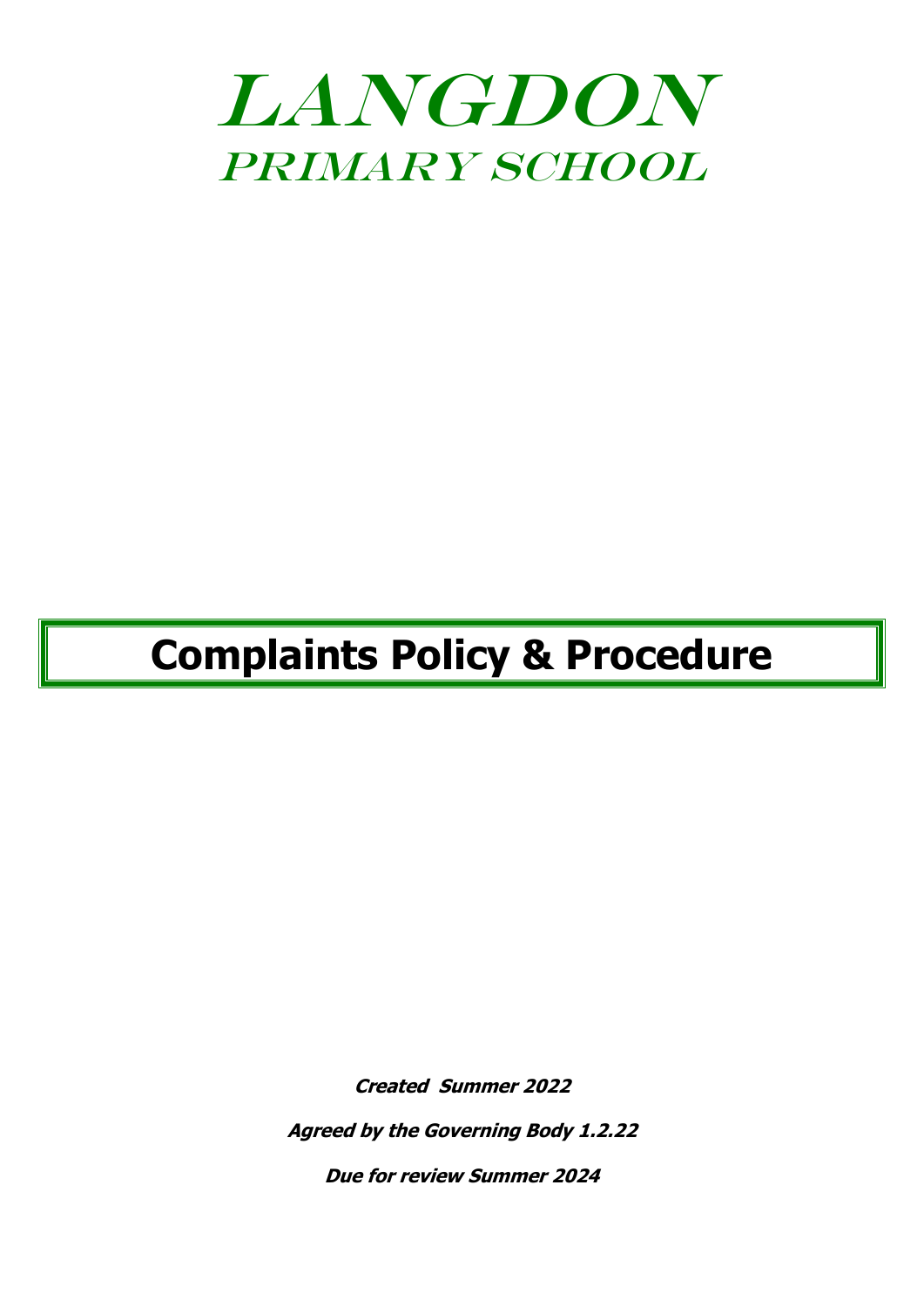# **Complaints Policy and Procedure**

**Our school is committed to providing the very best education for our young people and want our pupils to be healthy, happy and safe and to do well. We recognise the importance of establishing and maintaining good relationships with parents, carers and the wider community. We are aware that there may be occasions where people have concerns or complaints and the following procedure sets out the steps that should be followed in order to resolve these as quickly and informally as possible.**

# **1. Who can make a complaint?**

This complaints policy and procedure is not limited to parents or carers of children that are registered at the school. Any person, including members of the public, may make a complaint to Langdon Primary School about any provision of facilities or services that we provide. Unless complaints are dealt with under separate statutory procedures (such as appeals relating to exclusions or admissions), we will use this complaints procedure.

# **2. The difference between a concern and a complaint**

A concern may be defined as 'an expression of worry or doubt over an issue considered to be important for which reassurances are sought'.

A complaint may be defined as '*an expression of dissatisfaction however made, about actions taken or a* lack of action'.

It is in everyone's interest that concerns and complaints are resolved at the earliest possible stage. Many issues can be resolved informally, without the need to use the formal stages of the complaints procedure. Langdon Primary School takes concerns seriously and will make every effort to resolve the matter as quickly as possible.

If you have difficulty discussing a concern with a particular member of staff, we will respect your views. In these cases, the complaints co-ordinator, our office manager Mrs Dee Howson, will refer you to another staff member. Similarly, if the member of staff directly involved feels unable to deal with a concern, Mrs Howson will refer you to another staff member. The member of staff may be more senior but does not have to be. The ability to consider the concern objectively and impartially is more important.

We understand however, that there are occasions when people would like to raise their concerns formally.

In this case, Langdon Primary School will attempt to resolve the issue internally, through the stages outlined within this complaints procedure.

# **3. How to raise a concern or make a complaint**

A concern or complaint can be made in person by parents, carers (including parents or carers of children no longer at the school) and members of the public, in writing or by telephone. They may also be made by a third party acting on behalf on a complainant, as long as they have appropriate consent to do so.

Concerns should be raised with the class teacher in the first instance. At this stage informal mediation may be offered. While this can be useful in helping the school and complainants reach an agreement and move forward, there are times when it may not be the most appropriate course of action. Mediation can:

• provide a helpful mechanism for discussion when a concern is raised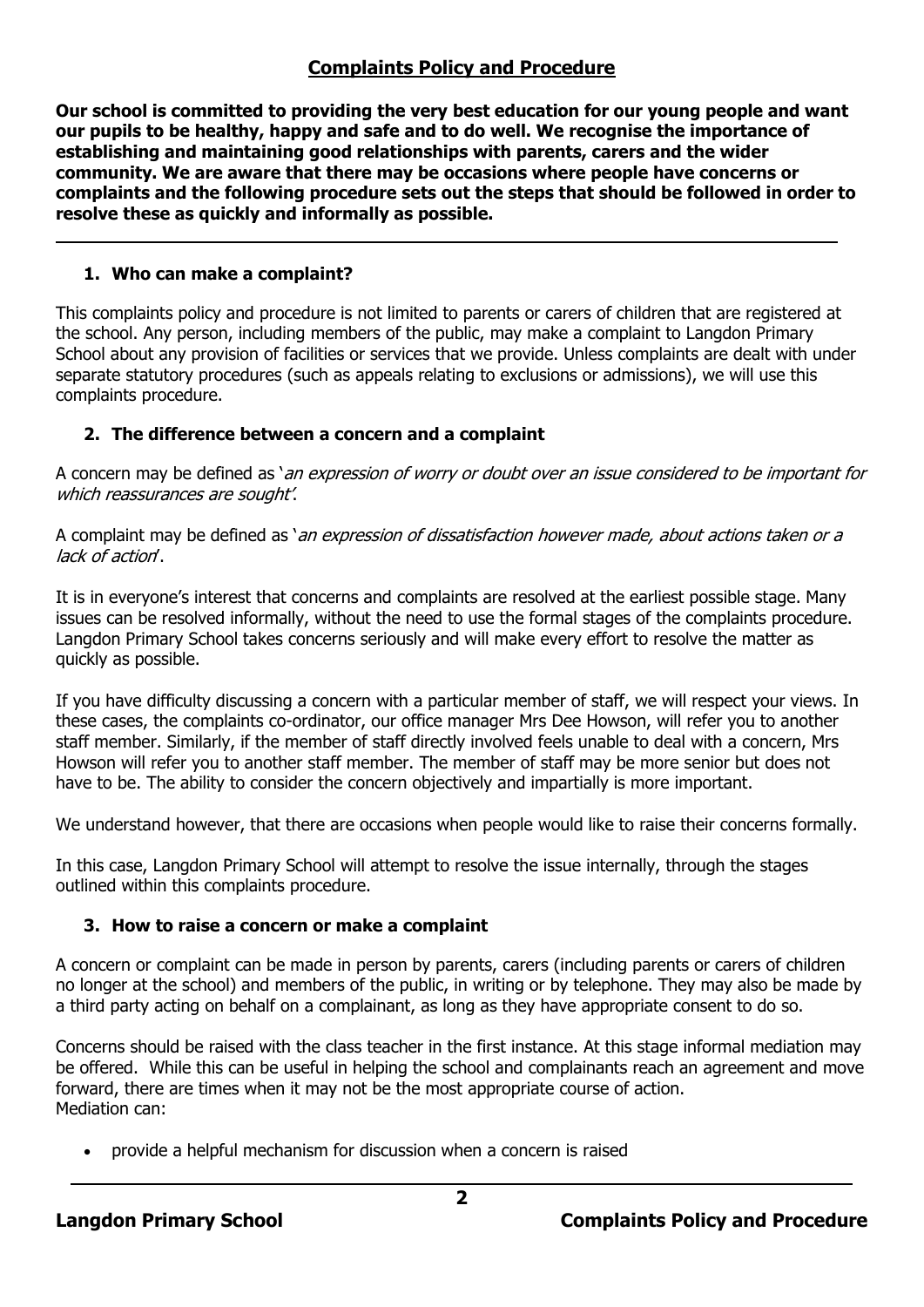help to rebuild the relationship between all parties

It should not be used as a substitute for an investigation during the formal stages of the complaints procedure.

If neither the complainant nor the school considers that mediation will serve any practical purpose at this point, the complainant will not be prevented from moving to the next investigative stage of the complaints procedure.

If the issue remains unresolved, the next step is to make a formal complaint.

Complainants should not approach individual governors to raise concerns or complaints. They have no power to act on an individual basis and it may also prevent them from considering complaints at Stage 2 of the procedure.

Complaints against school staff (except the headteacher) should be made in the first instance, to the Head Teacher via the school office**.** Please mark them as Private and Confidential.

Complaints that involve or are about the headteacher should be addressed to the Chair of Governors, care of the complaints co-ordinator, via the school office. Please mark them as Private and Confidential.

Complaints about the Chair of Governors, any individual governor or the whole governing body should be addressed to the Clerk to the Governing Body via the school office. Please mark them as Private and Confidential.

For ease of use, a template complaint form is included at the end of this procedure. If you require help in completing the form, please contact the school office. You can also ask third party organisations like the Citizens Advice to help you.

In accordance with equality law, we will consider making reasonable adjustments if required, to enable complainants to access and complete this complaints procedure. For instance, providing information in alternative formats, assisting complainants in raising a formal complaint or holding meetings in accessible locations.

# **4. Anonymous complaints**

We will not normally investigate anonymous complaints. However, the Head Teacher or Chair of Governors, if appropriate, will determine whether the complaint warrants an investigation.

# **5. Time scales**

You must raise the complaint within three months of the incident or, where a series of associated incidents have occurred, within three months of the last of these incidents. We will consider complaints made outside of this time frame if exceptional circumstances apply.

# **6. Complaints received outside of term time**

We will consider complaints made outside of term time to have been received on the first school day after the holiday period.

# **7. Scope of this Complaints Procedure**

This procedure covers all complaints about any provision of community facilities or services by Langdon Primary School, other than complaints that are dealt with under other statutory procedures, including those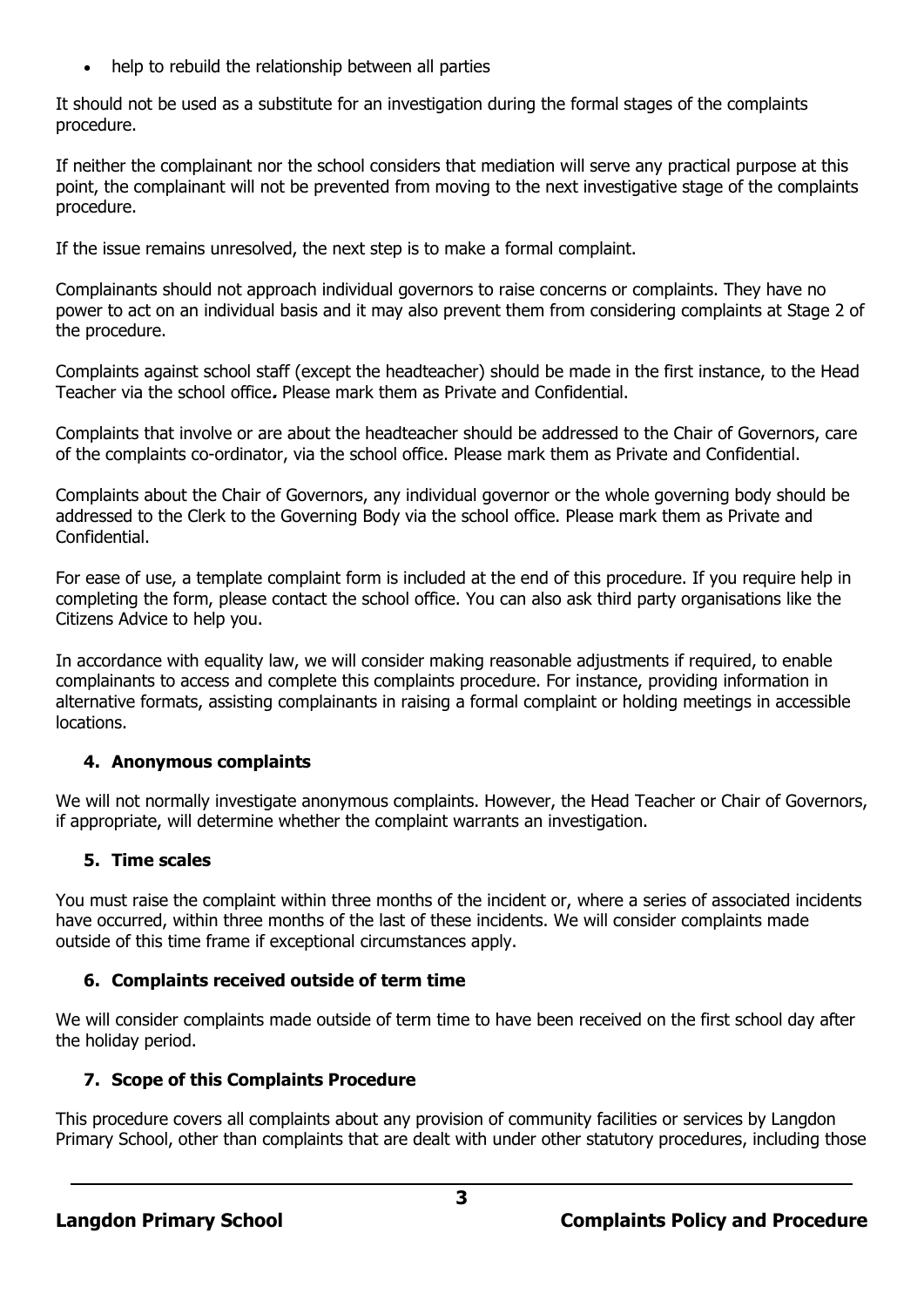listed below.

| <b>Exceptions</b>                                             | Who to contact                                                                                                                                                                                                                                                                                                                                                                                                                       |
|---------------------------------------------------------------|--------------------------------------------------------------------------------------------------------------------------------------------------------------------------------------------------------------------------------------------------------------------------------------------------------------------------------------------------------------------------------------------------------------------------------------|
| Admissions to schools                                         | For concerns about admissions please see the School's                                                                                                                                                                                                                                                                                                                                                                                |
| Statutory assessments of                                      | Admissions Policy or contact Kent County Council                                                                                                                                                                                                                                                                                                                                                                                     |
| <b>Special Educational Needs</b>                              | Admissions team                                                                                                                                                                                                                                                                                                                                                                                                                      |
| School re-organisation<br>proposals                           | Special Educational Needs: The Complainant can use this<br>policy to complain unless the Complainants child has an<br>Education Health and Care Plan and the Complainant<br>wishes to appeal against a decision that the Local<br>Authority has taken. If this is the case, the Complainant<br>needs to contact the Local Authority<br>School re-organisation proposals should be raised with<br>the KCC Contact Centre 01622 671411 |
|                                                               |                                                                                                                                                                                                                                                                                                                                                                                                                                      |
| Matters likely to require a Child<br>Protection Investigation | Complaints about child protection matters are handled<br>under our child protection and safeguarding policy and in<br>accordance with relevant statutory quidance.                                                                                                                                                                                                                                                                   |
| Freedom of Information                                        | Subject Access Requests and Freedom of Information<br>Requests: please see the School's Data Protection and<br>Freedom of Information Policies                                                                                                                                                                                                                                                                                       |
| Exclusion of children from<br>school*                         | Further information about raising concerns about<br>exclusion can be found at: www.gov.uk/school-<br>discipline-exclusions/exclusions.<br>*complaints about the application of the behaviour policy<br>can be made through the school's complaints procedure                                                                                                                                                                         |
|                                                               | which is available on the school website or through the<br>school office.                                                                                                                                                                                                                                                                                                                                                            |
| Whistleblowing                                                | We have an internal whistleblowing procedure for all our<br>employees, including temporary staff and contractors.                                                                                                                                                                                                                                                                                                                    |
|                                                               | The Secretary of State for Education is the prescribed<br>person for matters relating to education for<br>whistleblowers in education who do not want to raise<br>matters direct with their employer. Referrals can be<br>made at: www.education.gov.uk/contactus.                                                                                                                                                                   |
|                                                               | Volunteer staff who have concerns about our school<br>should complain through the school's complaints<br>procedure. You may also be able to complain direct to<br>the LA or the Department for Education (see link above),<br>depending on the substance of your complaint.                                                                                                                                                          |
|                                                               | Anonymous complaints: Please refer to the School's<br><b>Whistleblowing Policy</b>                                                                                                                                                                                                                                                                                                                                                   |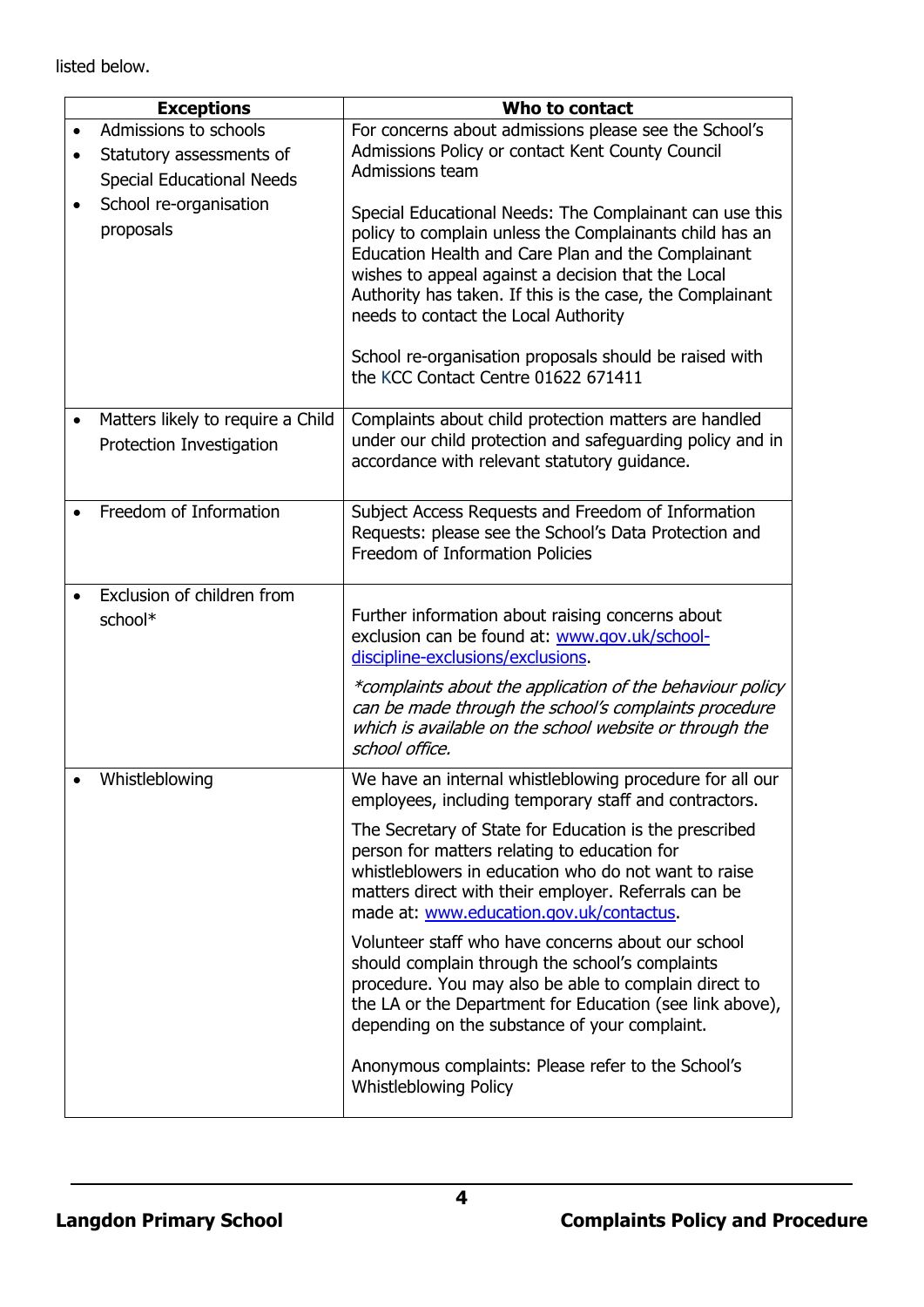| Staff grievances                                                                                         | Staff grievance, capability or disciplinary; these are<br>covered by separate School Policies and Procedures                                                                                                 |
|----------------------------------------------------------------------------------------------------------|--------------------------------------------------------------------------------------------------------------------------------------------------------------------------------------------------------------|
| Staff conduct                                                                                            | Complaints about staff will be dealt with under the<br>school's internal disciplinary procedures, if appropriate.                                                                                            |
|                                                                                                          | Complainants will not be informed of any disciplinary<br>action taken against a staff member as a result of a<br>complaint. However, the complainant will be notified that<br>the matter is being addressed. |
| Complaints about services<br>provided by other providers<br>who may use school premises<br>or facilities | Providers should have their own complaints procedure to<br>deal with complaints about service. Please contact them<br>direct.                                                                                |
| National Curriculum - content                                                                            | Please contact the Department for Education at:<br>www.education.gov.uk/contactus                                                                                                                            |

If other bodies are investigating aspects of the complaint, for example the police, local authority (LA) safeguarding teams or tribunals, this may impact on our ability to adhere to the timescales within this procedure or result in the procedure being suspended until those public bodies have completed their investigations.

If a complainant commences legal action against Langdon Primary School in relation to their complaint, we will suspend the complaints procedure in relation to their complaint until those legal proceedings have concluded.

If a complainant contacts Langdon Primary School again in relation to their complaint, the correspondence may then be viewed as 'serial' or 'persistent' and Langdon Primary School will not respond but will continue to complete the initial complaints procedure in full.

# **8. Duplicate complaints**

After closing a complaint at the end of the complaints procedure, if the school receive a duplicate complaint from:

- a spouse
- a partner
- a grandparent
- a child

The school will inform the new complainant that the school has already considered that complaint and the local process is complete. The school should advise the new complainant to contact the Department for Education should they be dissatisfied with the school's handling of the original complaint. Any new aspects to the original complaint will be investigated and dealt with to the full extent of the complaints procedure.

# **9. Resolving complaints**

At each stage in the procedure, Langdon Primary School wants to resolve the complaint. If appropriate, we will acknowledge that the complaint is upheld in whole or in part. In addition, we may offer one or more of the following:

- an explanation
- an admission that the situation could have been handled differently or better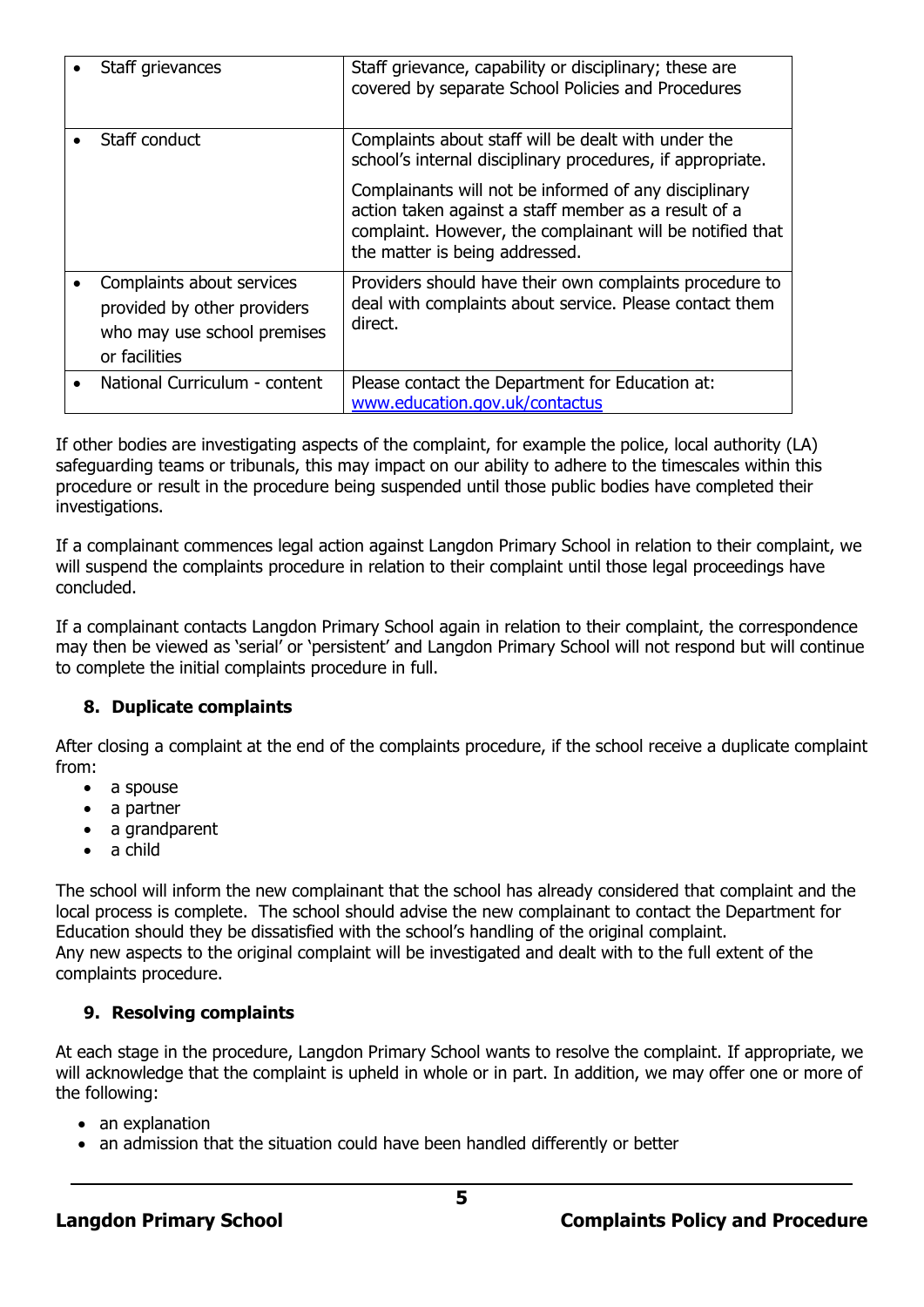- an assurance that we will try to ensure the event complained of will not recur
- an explanation of the steps that have been or will be taken to help ensure that it will not happen again and an indication of the timescales within which any changes will be made
- an undertaking to review school policies in light of the complaint
- an apology.

## **10.Withdrawal of a Complaint**

If a complainant wants to withdraw their complaint, we will ask them to confirm this in writing.

#### **11.Complaint Stage 1**

Formal complaints must be made to the Head Teacher (unless they are about the Head Teacher), via the school office. This may be done in person, in writing (preferably on the Complaint Form including what actions you may feel might resolve the problem at this stage), or by telephone.

The Head Teacher will record the date the complaint is received and will acknowledge receipt of the complaint in writing (either by letter or email) within five school days.

Within this response, the Head Teacher will seek to clarify the nature of the complaint, ask what remains unresolved and what outcome the complainant would like to see. The Head Teacher can consider whether a face to face meeting is the most appropriate way of doing this.

Note: The Head Teacher may delegate the investigation to another member of the school's senior leadership team but not the decision to be taken.

During the investigation, the Head Teacher (or investigator) will:

- if necessary, interview those involved in the matter and/or those complained of, allowing them to be accompanied if they wish
- keep a written record of any meetings/interviews in relation to their investigation.

At the conclusion of their investigation, the Head Teacher will provide a formal written response within twenty school days of the date of receipt of the complaint.

If the Head Teacher is unable to meet this deadline, they will provide the complainant with an update and revised response date.

The response will detail any actions taken to investigate the complaint and provide a full explanation of the decision made and the reason(s) for it. Where appropriate, it will include details of actions Langdon Primary School will take to resolve the complaint.

The Head Teacher will advise the complainant of how to escalate their complaint should they remain dissatisfied with the outcome of Stage 1.

If the complaint is about the Head Teacher, or a member of the governing body (including the Chair or Vice-Chair), a suitably skilled governor will be appointed to complete all the actions at Stage 1.

Complaints about the Head Teacher or member of the governing body must be made to the Clerk to the governing body, via the school office. If the complaint is:

• jointly about the Chair and Vice Chair or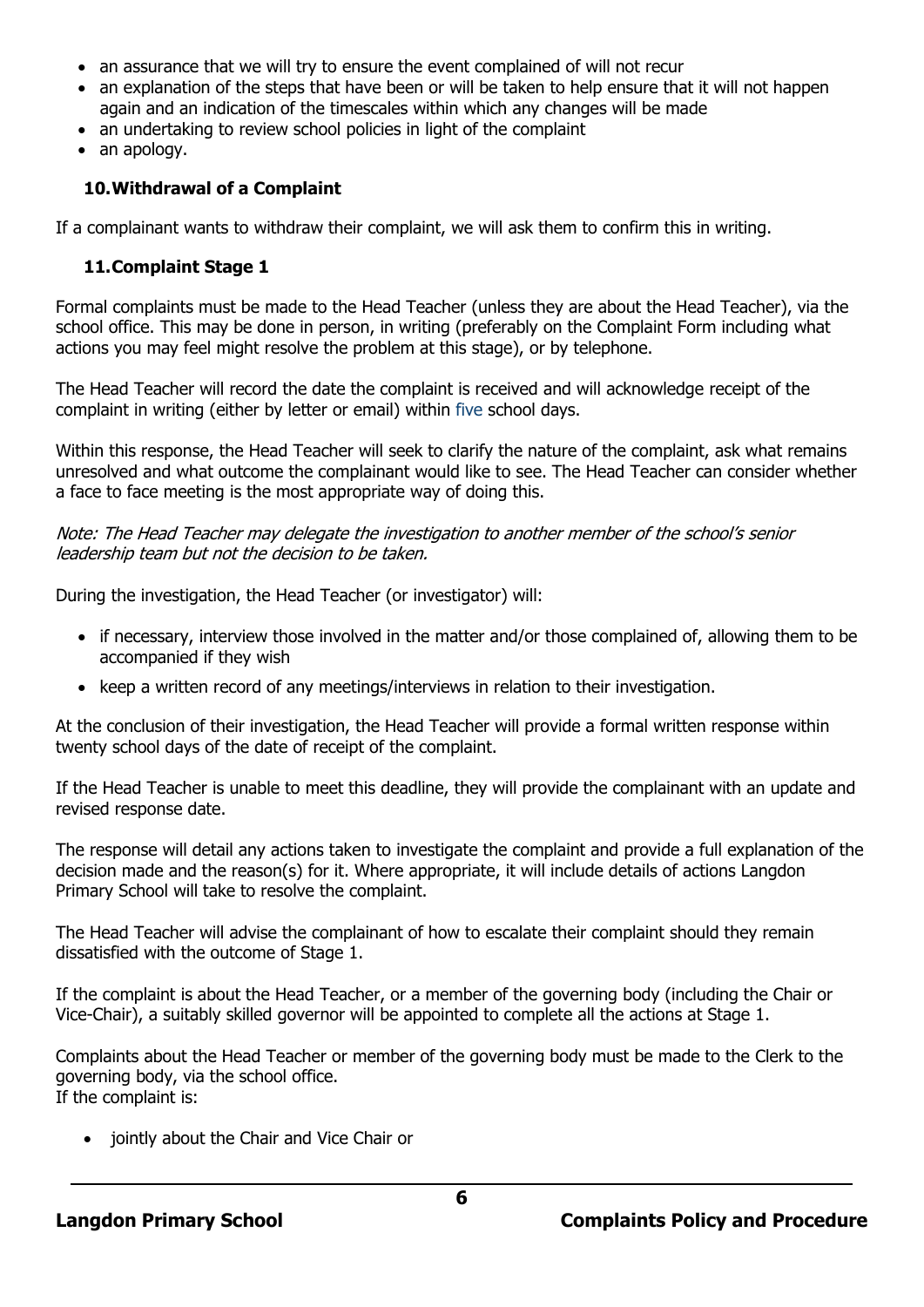- the entire governing body or
- the majority of the governing body

• Stage 1 may be considered by a suitably skilled and impartial member of the governing body or if there are no suitably skilled and impartial members it could be considered by an independent investigator appointed by the clerk on behalf of the governing body or depending on the nature of the complaint. At the conclusion of their investigation, the chosen investigating body will provide a formal written response to the complainant and governing body.

## **12.Complaint Stage 2**

If the complainant is dissatisfied with the outcome at Stage 1 and wishes to take the matter further, they can escalate the complaint to Stage  $2 - a$  meeting with members of the governing body's complaints committee, which will be formed of three impartial governors who are available. This is the final stage of the complaints procedure.

A request to escalate to Stage 2 must be made to the Clerk to the governing body, via the school office, within five school days of receipt of the Stage 1 response.

The Clerk will record the date the complaint is received and acknowledge receipt of the complaint in writing (either by letter or email) within five school days.

Requests received outside of this time frame will only be considered if exceptional circumstances apply. The Clerk will write to the complainant to inform them of the date of the meeting. They will aim to convene a meeting within twenty school days of receipt of the Stage 2 request. If this is not possible, the Clerk will provide an anticipated date and keep the complainant informed.

If the complainant rejects the offer of three proposed dates, without good reason, the Clerk will decide when to hold the meeting. It will then proceed in the complainant's absence on the basis of written submissions from both parties.

The complaints committee will consist of at least three governors with no prior involvement or knowledge of the complaint. Prior to the meeting, they will decide amongst themselves who will act as the Chair of the Complaints Committee. If there are fewer than three governors from Langdon Primary School available, the Clerk will source any additional, independent governors through another local maintained school, local governing board members or governors and trustees from within academies or multi-academy trusts, or associate member of another governing body.

Alternatively, an entirely independent committee may be convened to hear the complaint at Stage 2.

Complainants can request an independent complaints committee if they believe there is likely to be bias in the proceedings. Complainants should provide the Clerk with evidence of bias in support of their request. The governing body will err on the side of caution if the appearance of bias may be sufficient to taint any decision reached.

If the committee is convening following rejection of three proposed dates without good reason the complaint will proceed on the basis of written submissions from both parties but in making their decision they will be sensitive to the complainant's needs.

When the complainant attends the meeting, they may bring someone along to provide support. This can be a relative or friend. The Department for Education recommends that neither the complainant nor the school bring legal representation. These committees are not a form of legal proceedings. The aim of the governors committee should be: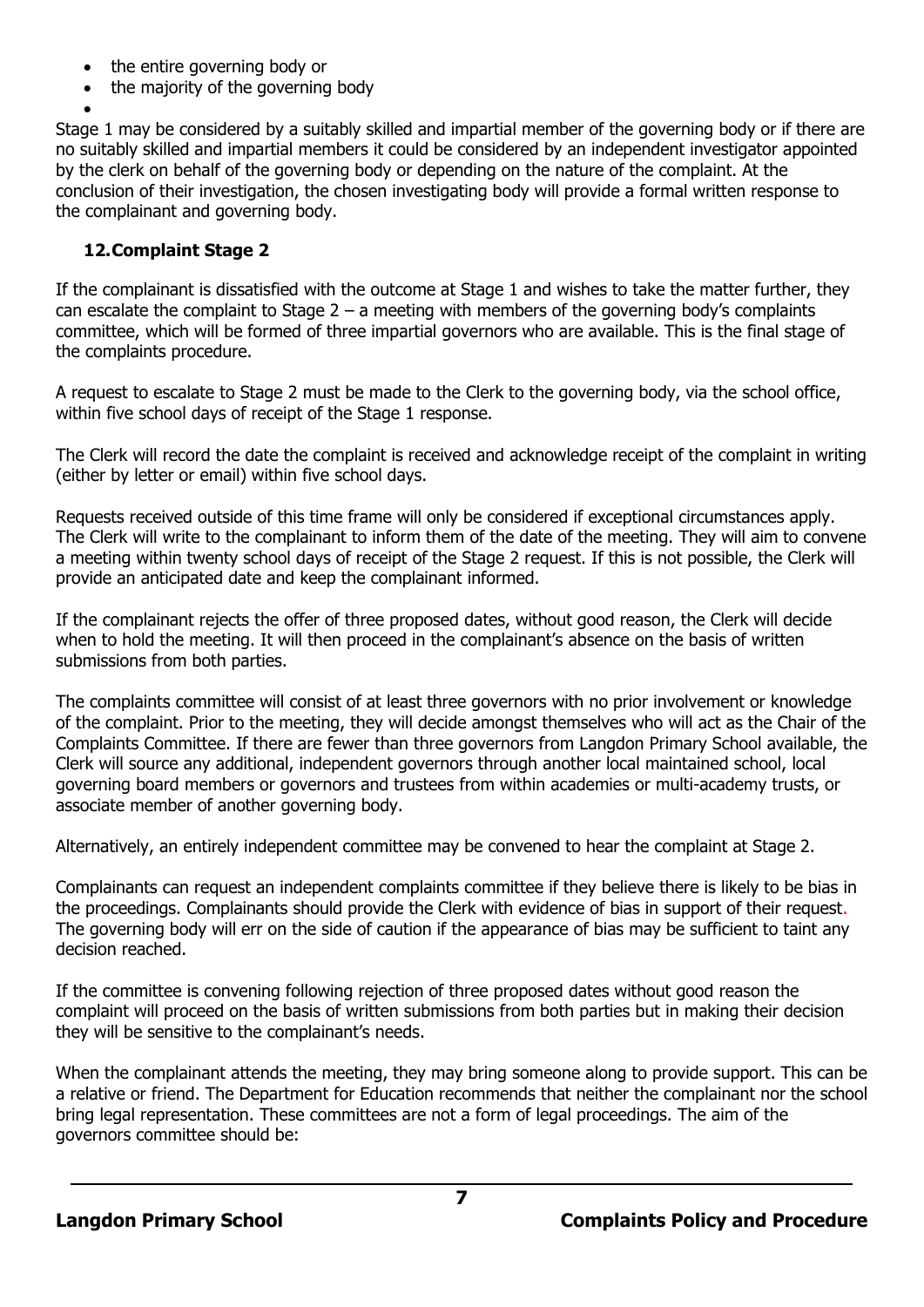- reconciliation
- to put right things that may have gone wrong

The Department for Education recognises there may be occasions when legal representation is appropriate for instance, if a school employee is called as a witness in a complaint meeting, they may wish to be supported by union and/or legal representation.

Note: Complaints about staff conduct will not generally be handled under this complaints procedure. Complainants will be advised that any staff conduct complaints will be considered under staff disciplinary procedures, if appropriate, but outcomes will not be shared with them.

Representatives from the media are not permitted to attend.

At least ten school days before the meeting, the Clerk will:

- confirm and notify the complainant of the date, time and venue of the meeting, ensuring that, if the complainant is invited, the dates are convenient to all parties and that the venue and proceedings are accessible
- request copies of any further written material to be submitted to the committee at least seven school days before the meeting.

Any written material will be circulated to all parties at least five school days before the date of the meeting. The committee will not normally accept, as evidence, recordings of conversations that were obtained covertly and without the informed consent of all parties being recorded.

The committee will also not review any new complaints at this stage or consider evidence unrelated to the initial complaint to be included. New complaints must be dealt with from Stage 1 of the procedure.

The meeting will be held in private. Electronic recordings of meetings or conversations are not normally permitted unless a complainant's own disability or special needs require it. Prior knowledge and consent of all parties attending must be sought before meetings or conversations take place. Consent will be recorded in any minutes taken. Schools are data controllers in their own right and have the discretion via their policies to decide for themselves whether to allow complainants to record meetings, if it's not required for the purposes of a reasonable adjustment.

The committee will consider the complaint and all the evidence presented. The committee can:

- uphold the complaint in whole or in part
- dismiss the complaint in whole or in part.

If the complaint is upheld in whole or in part, the committee will:

- decide on the appropriate action to be taken to resolve the complaint
- where appropriate, recommend changes to the school's systems or procedures to prevent similar issues in the future.

The Chair of the Committee will provide the complainant and Langdon Primary School with a full explanation of their decision and the reason(s) for it, in writing, within fifteen school days. The letter to the complainant will include details of how to contact the Department for Education if they are dissatisfied with the way their complaint has been handled by Langdon Primary School along with copies of the minutes.

. If the complaint is: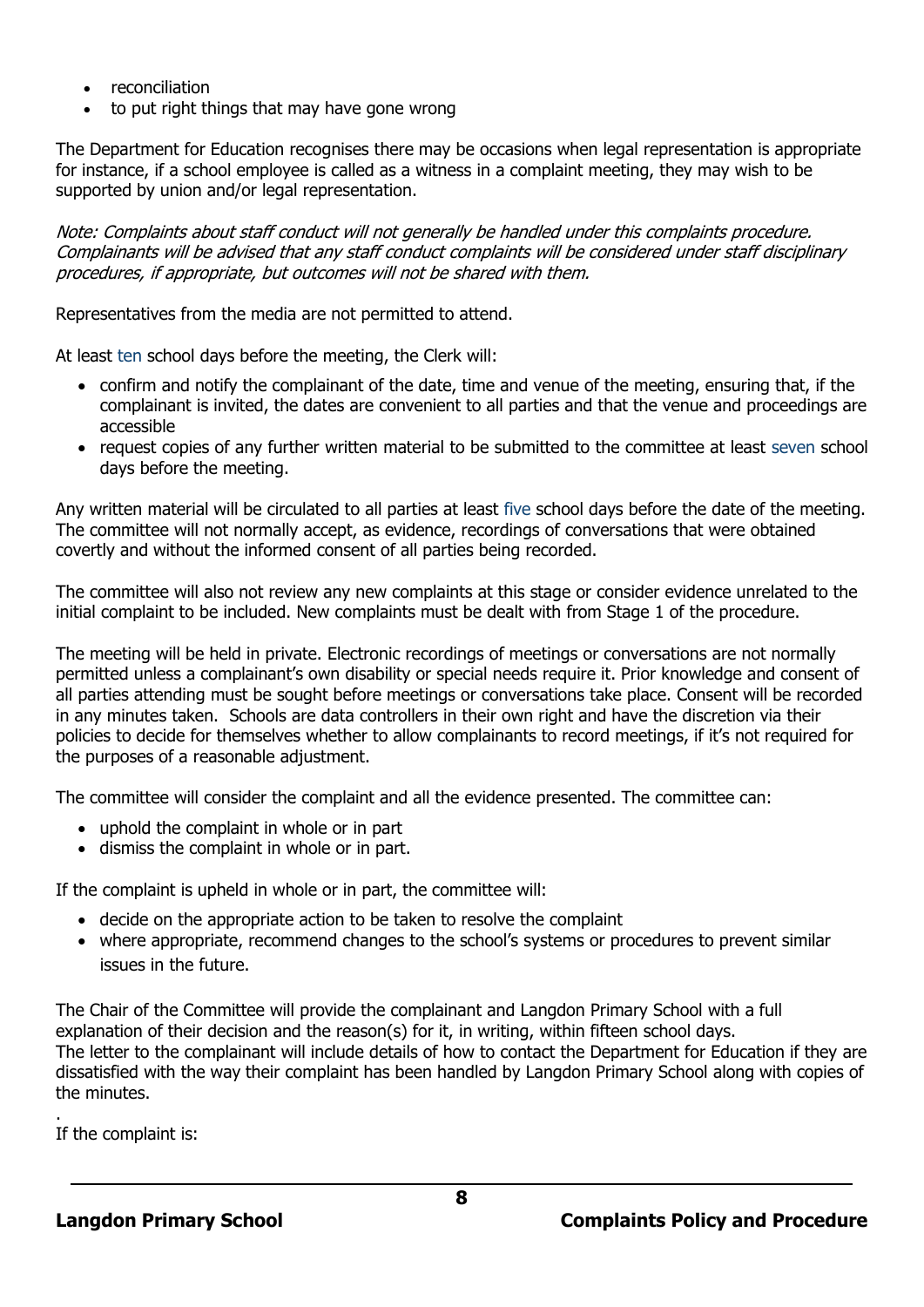- jointly about the Chair and Vice Chair or
- the entire governing body or
- the majority of the governing body

Stage 2 will be heard by a committee of independent governors convened by the Clerk from either impartial members of the governing body from this school or from another local maintained school. The committee will consider the complaint and all the evidence presented. The committee can:

- uphold the complaint in whole or in part
- dismiss the complaint in whole or in part.

If the complaint is upheld in whole or in part, the committee will:

- decide on the appropriate action to be taken to resolve the complaint
- where appropriate, recommend changes to systems or procedures to prevent similar issues in the future.

The Chair of the Committee will provide the complainant and Langdon Primary School with a full explanation of their decision and the reason(s) for it, in writing, within fifteen school days. The letter to the complainant will include details of how to contact the Department for Education if they are dissatisfied with the way their complaint has been handled by Langdon Primary School along with copies of the minutes.

#### **13.Complaint campaigns**

Occasionally, a school may become the focus of a campaign and receive large volumes of complaints all based on the same subject or from complainants unconnected with the school.

Following an internal investigation into the subject matter by the head teacher and governors the school will respond either by:

- sending a template response to all complainants or
- publishing a single response on the school's website

If complainants in this case remain dissatisfied they may refer to the "Next Steps" at the end of this policy.

#### **14.Next Steps**

If the complainant believes the school did not handle their complaint in accordance with the published complaints procedure or they acted unlawfully or unreasonably in the exercise of their duties under education law, they can contact the Department for Education after they have completed Stage 2. The Department for Education will not normally reinvestigate the substance of complaints or overturn any decisions made by Langdon Primary School. They will consider whether Langdon Primary School has adhered to education legislation and any statutory policies connected with the complaint. The complainant can refer their complaint to the Department for Education online at: [www.education.gov.uk/contactus,](http://www.education.gov.uk/contactus) by telephone on: 0370 000 2288 or by writing to: Department for Education Piccadilly Gate Store Street Manchester M1 2WD.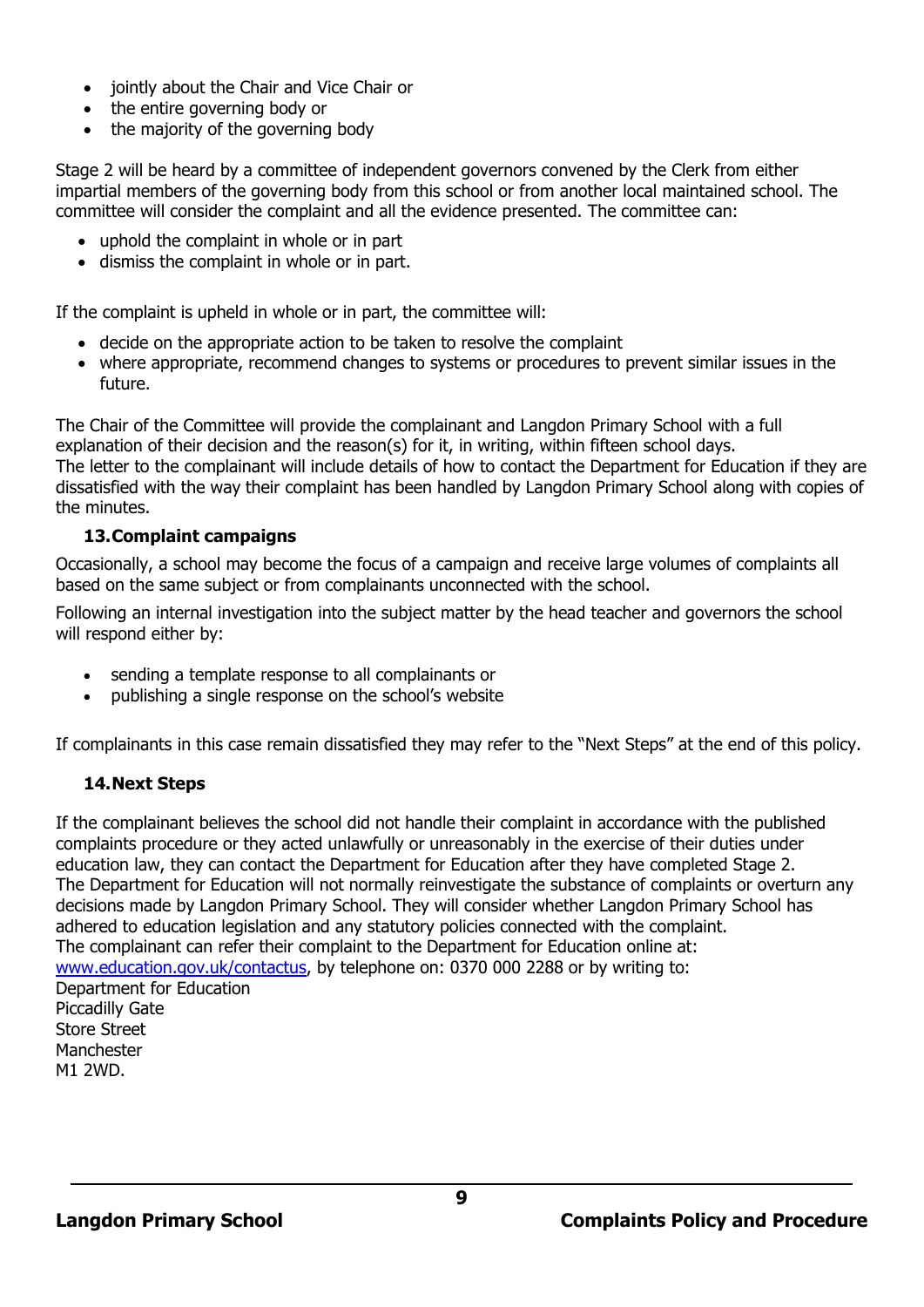## **15.Policy for managing serial and unreasonable complaints**

Langdon Primary School is committed to dealing with all complaints fairly and impartially, and to providing a high quality service to those who complain. Anyone has the right to raise a new complaint at any time. We will not normally limit the contact complainants have with the school. However, we do not expect our staff to tolerate unacceptable behaviour and will take action to protect staff from that behaviour, including that which is abusive, offensive or threatening.

The school defines unreasonable complaints as 'those who, because of the frequency or nature of their contact with the school, hinder our consideration of their or other people's complaints'.

#### **Examples: A complaint may be regarded as unreasonable when the person making the complaint:**

- $\circ$  refuses to articulate their complaint or specify the grounds of a complaint or the outcomes sought by raising the complaint, despite offers of assistance;
- o refuses to co-operate with the complaints investigation process while still wishing their complaint to be resolved;
- $\circ$  refuses to accept that certain issues are not within the scope of a complaints procedure;
- $\circ$  insists on the complaint being dealt with in ways which are incompatible with the adopted complaints procedure or with good practice;
- $\circ$  introduces trivial or irrelevant information which the complainant expects to be taken into account and commented on, or raises large numbers of detailed but unimportant questions and insists they are fully answered, often immediately and to their own timescales;
- o makes unjustified complaints about staff who are trying to deal with the issues, and seeks to have them replaced;
- $\circ$  changes the basis of the complaint as the investigation proceeds;
- o repeatedly makes the same complaint (despite previous investigations or responses concluding that the complaint is groundless or has been addressed);
- o refuses to accept the findings of the investigation into that complaint where the school's complaint procedure has been fully and properly implemented and completed including referral to the Department for Education;
- o seeks an unrealistic outcome;
- $\circ$  Makes excessive demands on school time by frequent, lengthy, complicated and stressful contact with staff regarding the complaint in person, in writing, by email and by telephone while the complaint is being dealt with.

A complaint may also be considered unreasonable if the person making the complaint does so either faceto-face, by telephone or in writing or electronically:

- o maliciously;
- o aggressively;
- $\circ$  using threats, intimidation or violence;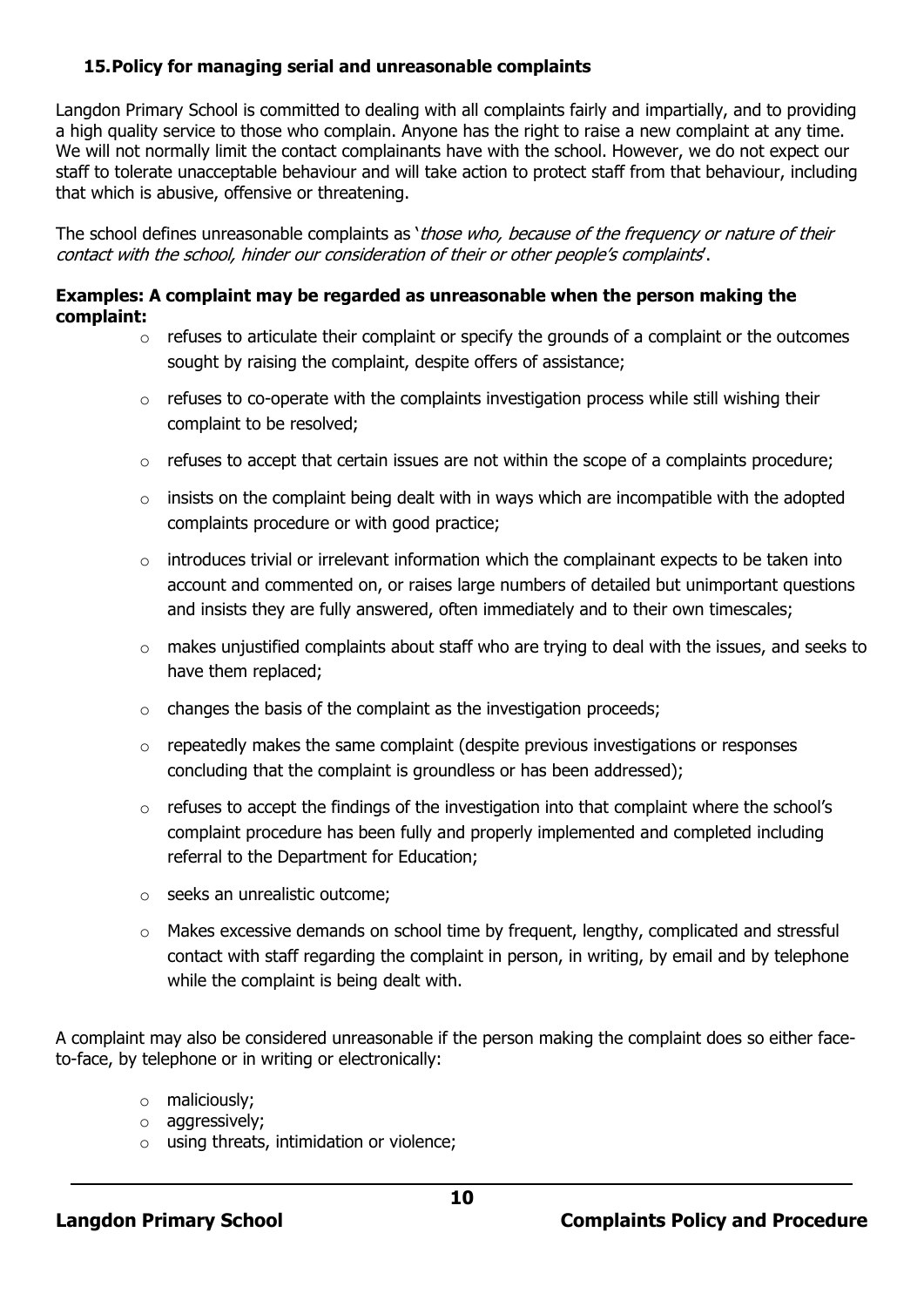- o using abusive, offensive or discriminatory language;
- o knowing it to be false;
- o using falsified information;
- o publishing unacceptable information in a variety of media such as in social media websites and newspapers.

Complainants should limit the numbers of communications with a school while a complaint is being progressed. It is not helpful if repeated correspondence is sent (either by letter, phone, email or text) as it could delay the outcome being reached.

Whenever possible, the Head Teacher or Chair of Governors will discuss any concerns with the complainant informally before applying an 'unreasonable' marking including suggesting that the complainant asks a third party to act on their behalf such as the local Citizen' Advice.

If the behaviour continues, the Head Teacher will write to the complainant explaining that their behaviour is unreasonable and asking them to change it. For complainants who excessively contact the school causing a significant level of disruption, we may specify methods of communication (such as restrict the complaint to a single point of contact via an email address) and limit the number of contacts in a communication plan. This will usually be reviewed after 6 months.

In response to any serious incident of harassment, aggression or violence, the concerns and actions taken will be put in writing immediately (including the decision to stop responding) and the police informed. This may include barring an individual from school premises.

# **Barring from the School Premises**

Although fulfilling a public function, schools are private places. The public has no automatic right of entry. Schools will therefore act to ensure they remain a safe place for pupils, staff and other members of their community.

If an individual's behaviour is a cause for concern, a school can ask him/her to leave school premises. In serious cases, the Head Teacher or the local authority can notify them in writing that their implied licence to be on school premises has been temporarily revoked subject to any representations that the person may wish to make. Schools should always give that person the opportunity to formally express their views on the decision to bar in writing. Anyone wishing to complain about being barred can do so, by letter or email, to the Chair of Governors. The decision to bar should then be reviewed, taking into account any representations and either confirmed or lifted. If the decision is confirmed the person should be notified in writing, explaining how long the bar will be in place and when the decision will be reviewed, usually after 6 months.

Complaints about barring cannot be escalated to the Department for Education. Once the school's own complaints procedure has been completed, the only remaining avenue of appeal is through the Courts; independent legal advice must therefore be sought.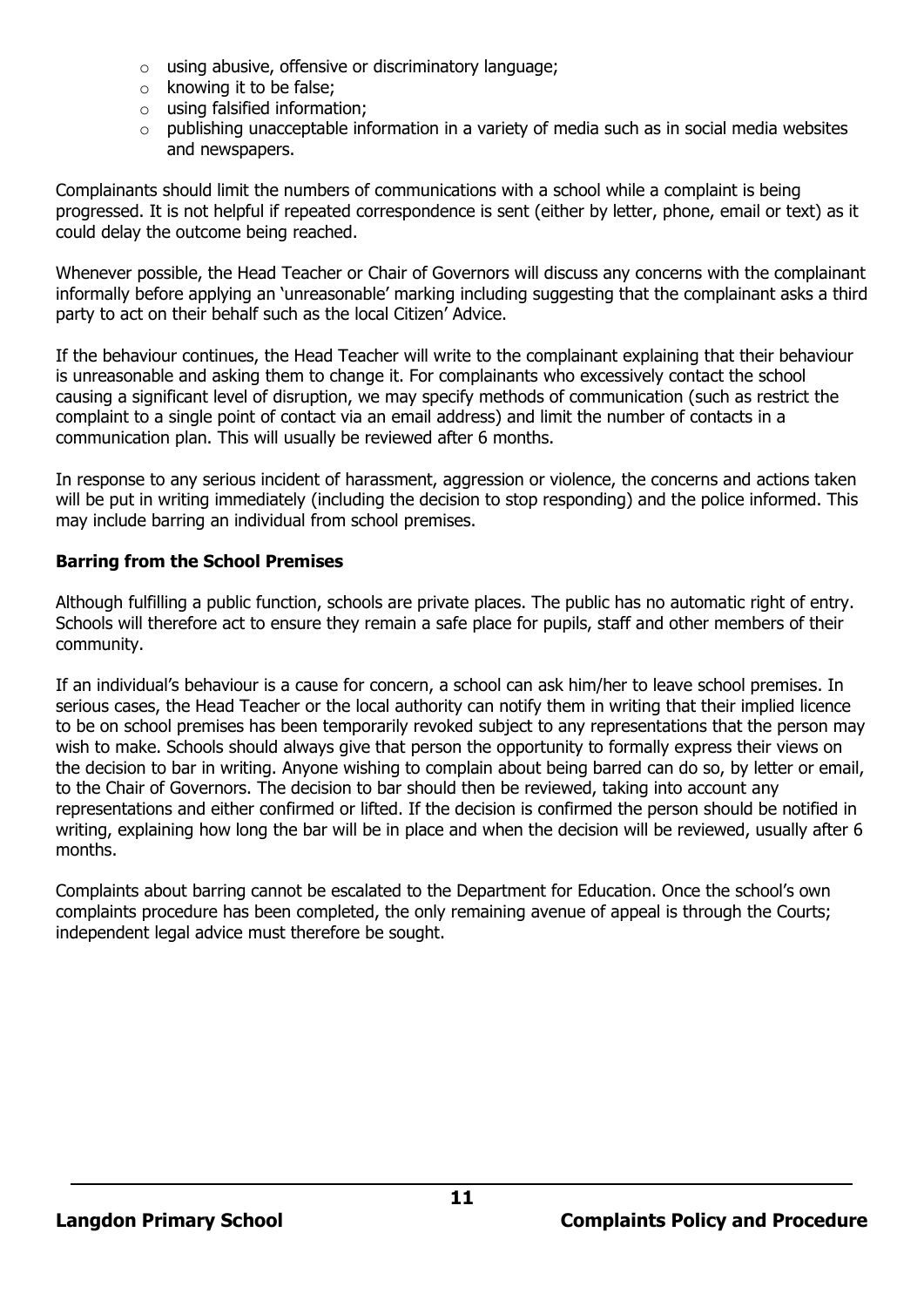Appendix 1

Concern Form

Please complete and return to your child's class teacher or to the office manager who will acknowledge receipt and explain what action will be taken.

**Your name:**

# **Pupil's name (if relevant):**

## **Your relationship to the pupil (if relevant):**

**Address:** 

**Postcode: Day time telephone number: Evening telephone number: Please give details of your concern, including whether you have spoken to anybody at the school about it.**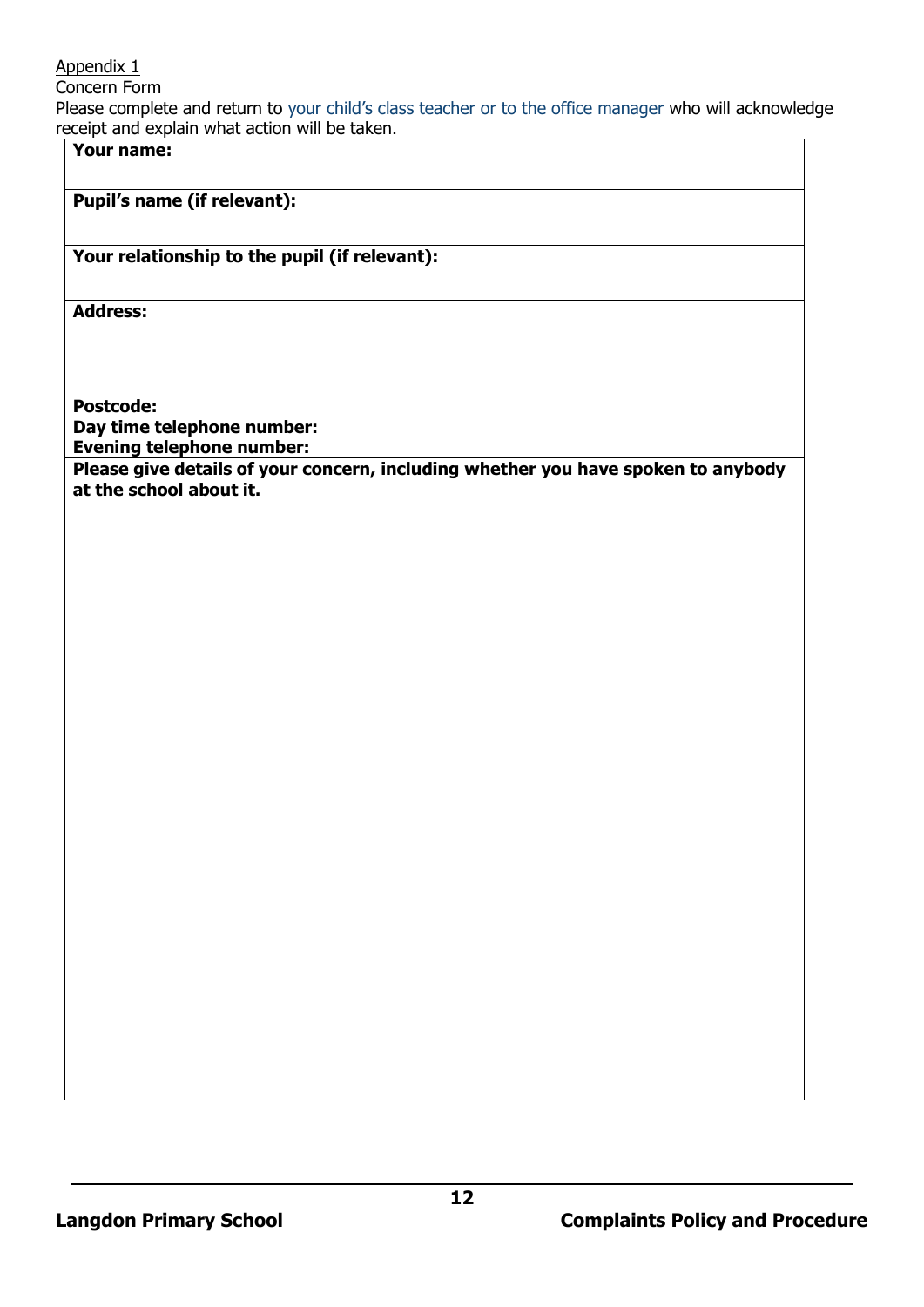| What actions do you feel might resolve the problem at this stage? |  |  |
|-------------------------------------------------------------------|--|--|
|                                                                   |  |  |
|                                                                   |  |  |
|                                                                   |  |  |
|                                                                   |  |  |
|                                                                   |  |  |
|                                                                   |  |  |
|                                                                   |  |  |
|                                                                   |  |  |
|                                                                   |  |  |
|                                                                   |  |  |
|                                                                   |  |  |
|                                                                   |  |  |
|                                                                   |  |  |
|                                                                   |  |  |
|                                                                   |  |  |
| Signature:                                                        |  |  |
| Date:                                                             |  |  |
|                                                                   |  |  |
| <b>Official use</b>                                               |  |  |
|                                                                   |  |  |
| Date acknowledgement sent:                                        |  |  |
| By who:                                                           |  |  |
|                                                                   |  |  |
|                                                                   |  |  |
| <b>Concern referred to:</b>                                       |  |  |
|                                                                   |  |  |
|                                                                   |  |  |
| Date:                                                             |  |  |
|                                                                   |  |  |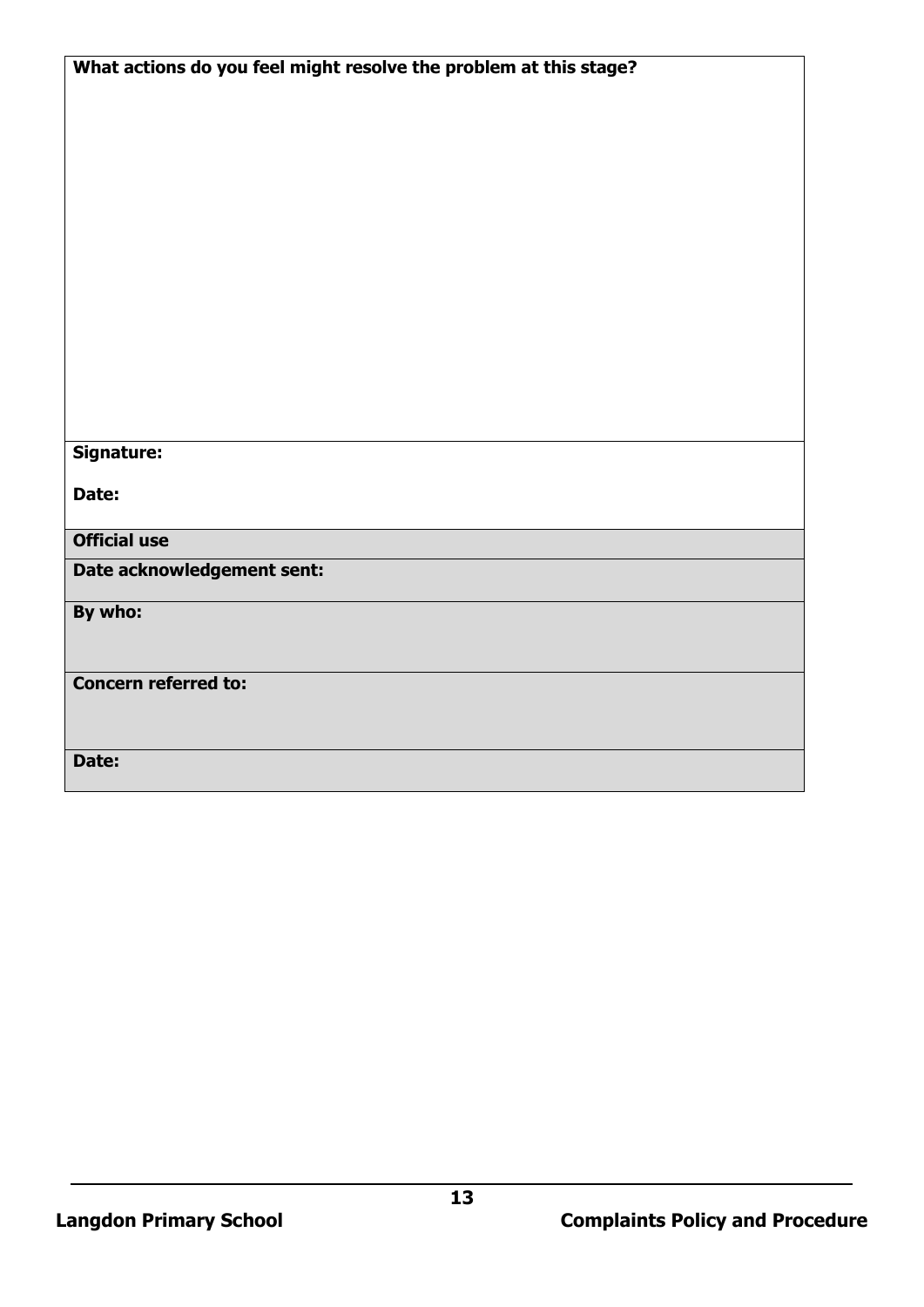Appendix 2

Complaint Form

Please complete and return to the Head Teacher or Clerk to the Governing Body who will acknowledge receipt and explain what action will be taken.

**Your name:**

# **Pupil's name (if relevant):**

## **Your relationship to the pupil (if relevant):**

**Address:** 

**Postcode: Day time telephone number: Evening telephone number: Please give details of your concern, including whether you have spoken to anybody at the school about it.**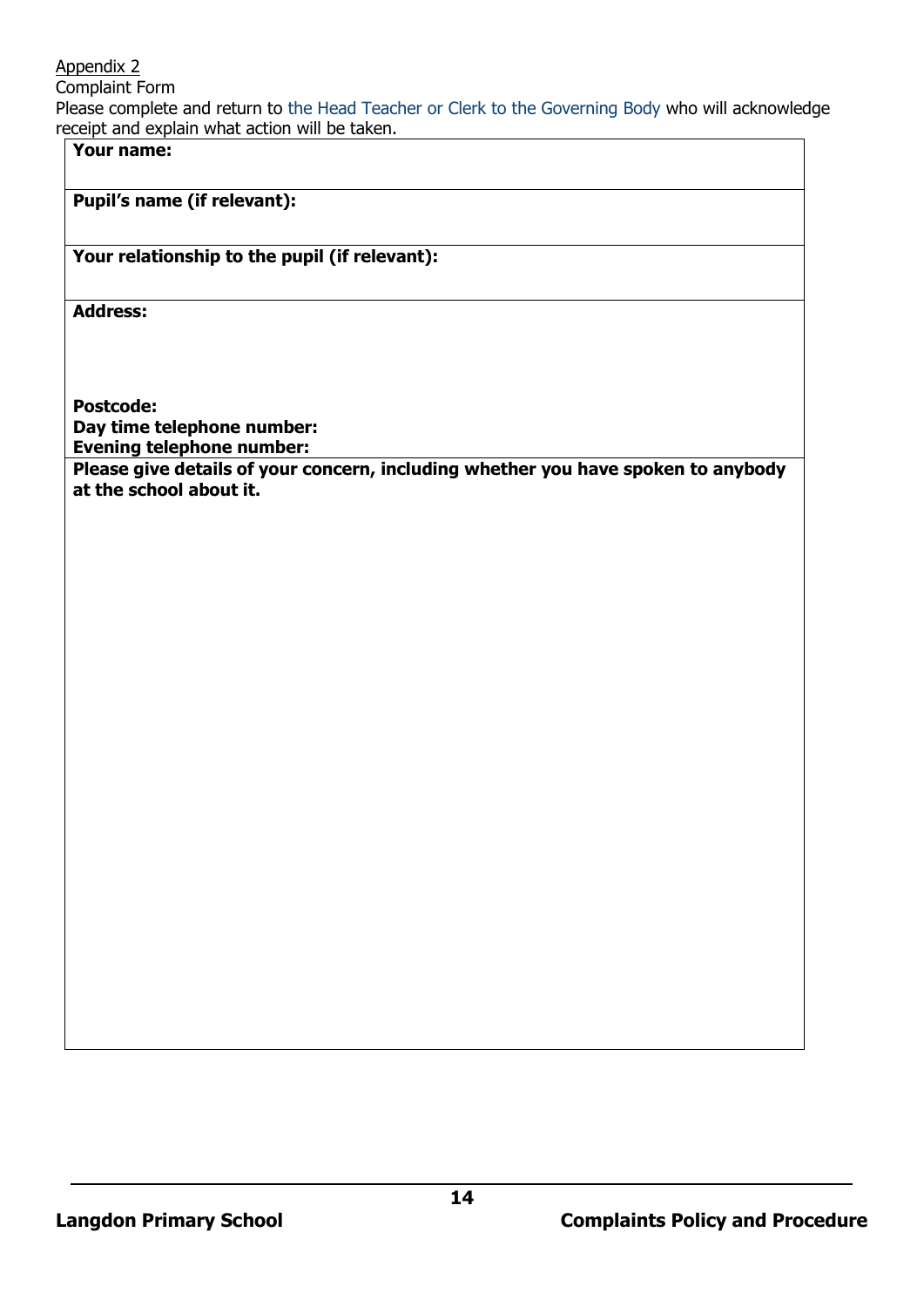| What actions do you feel might resolve the problem at this stage? |
|-------------------------------------------------------------------|
|                                                                   |
|                                                                   |
|                                                                   |
|                                                                   |
|                                                                   |
|                                                                   |
|                                                                   |
|                                                                   |
|                                                                   |
|                                                                   |
|                                                                   |
|                                                                   |
|                                                                   |
|                                                                   |
|                                                                   |
|                                                                   |
| Are you attaching any paperwork? If so, please give details.      |
|                                                                   |
|                                                                   |
|                                                                   |
|                                                                   |
|                                                                   |
|                                                                   |
|                                                                   |
|                                                                   |
|                                                                   |
|                                                                   |
|                                                                   |
|                                                                   |
|                                                                   |
| <b>Signature:</b>                                                 |
| Date:                                                             |
|                                                                   |
| <b>Official use</b>                                               |
|                                                                   |
| Date acknowledgement sent:                                        |
|                                                                   |
| By who:                                                           |
|                                                                   |
|                                                                   |
| <b>Complaint referred to:</b>                                     |
|                                                                   |
|                                                                   |
| Date:                                                             |
|                                                                   |
|                                                                   |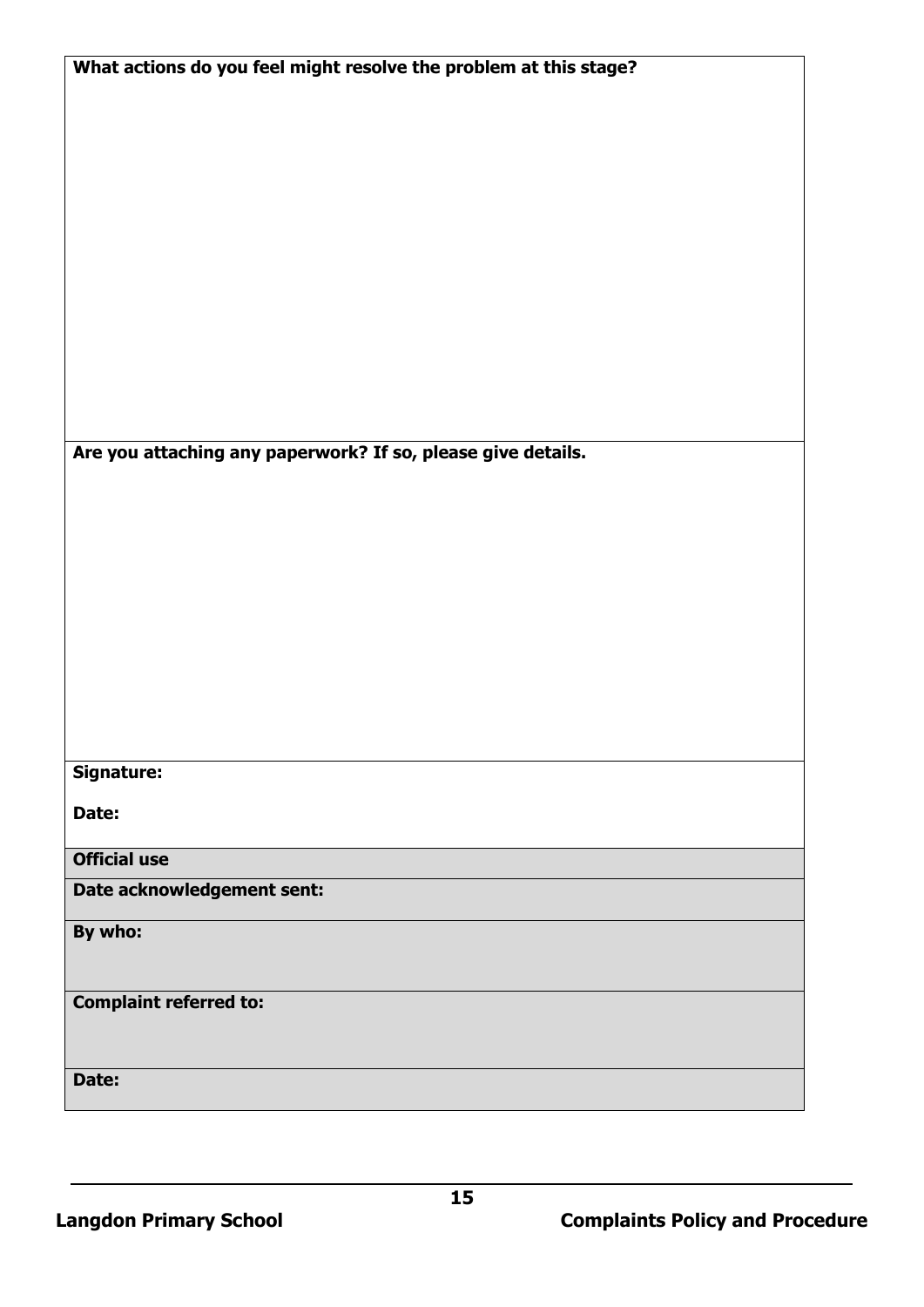Appendix 3 Roles and Responsibilities

## **Complainant**

The complainant will receive a more effective response to the complaint if they:

- explain the complaint in full as early as possible
- co-operate with the school in seeking a solution to the complaint
- respond promptly to requests for information or meetings or in agreeing the details of the complaint
- ask for assistance as needed
- treat all those involved in the complaint with respect
- refrain from publicising the details of their complaint on social media and respect confidentiality.

#### **Investigator**

The investigator's role is to establish the facts relevant to the complaint by:

- providing a comprehensive, open, transparent and fair consideration of the complaint through:
	- o sensitive and thorough interviewing of the complainant to establish what has happened and who has been involved
	- $\circ$  interviewing staff and children/young people and other people relevant to the complaint
	- $\circ$  consideration of records and other relevant information
	- o analysing information
- liaising with the complainant and the complaints co-ordinator as appropriate to clarify what the complainant feels would put things right.

The investigator should:

- conduct interviews with an open mind and be prepared to persist in the questioning
- keep notes of interviews or arrange for an independent note taker to record minutes of the meeting
- ensure that any papers produced during the investigation are kept securely pending any appeal
- be mindful of the timescales to respond
- prepare a comprehensive report for the headteacher or complaints committee that sets out the facts, identifies solutions and recommends courses of action to resolve problems.

The Head Teacher or complaints committee will then determine whether to uphold or dismiss the complaint and communicate that decision to the complainant, providing the appropriate escalation details.

## **Complaints Co-ordinator** (this could be the Head Teacher or Clerk or other staff member providing administrative support)

The complaints co-ordinator should:

- ensure that the complainant is fully updated at each stage of the procedure
- liaise with staff members, Head Teacher, Chair of Governors, Clerk and LAs (if appropriate) to ensure the smooth running of the complaints procedure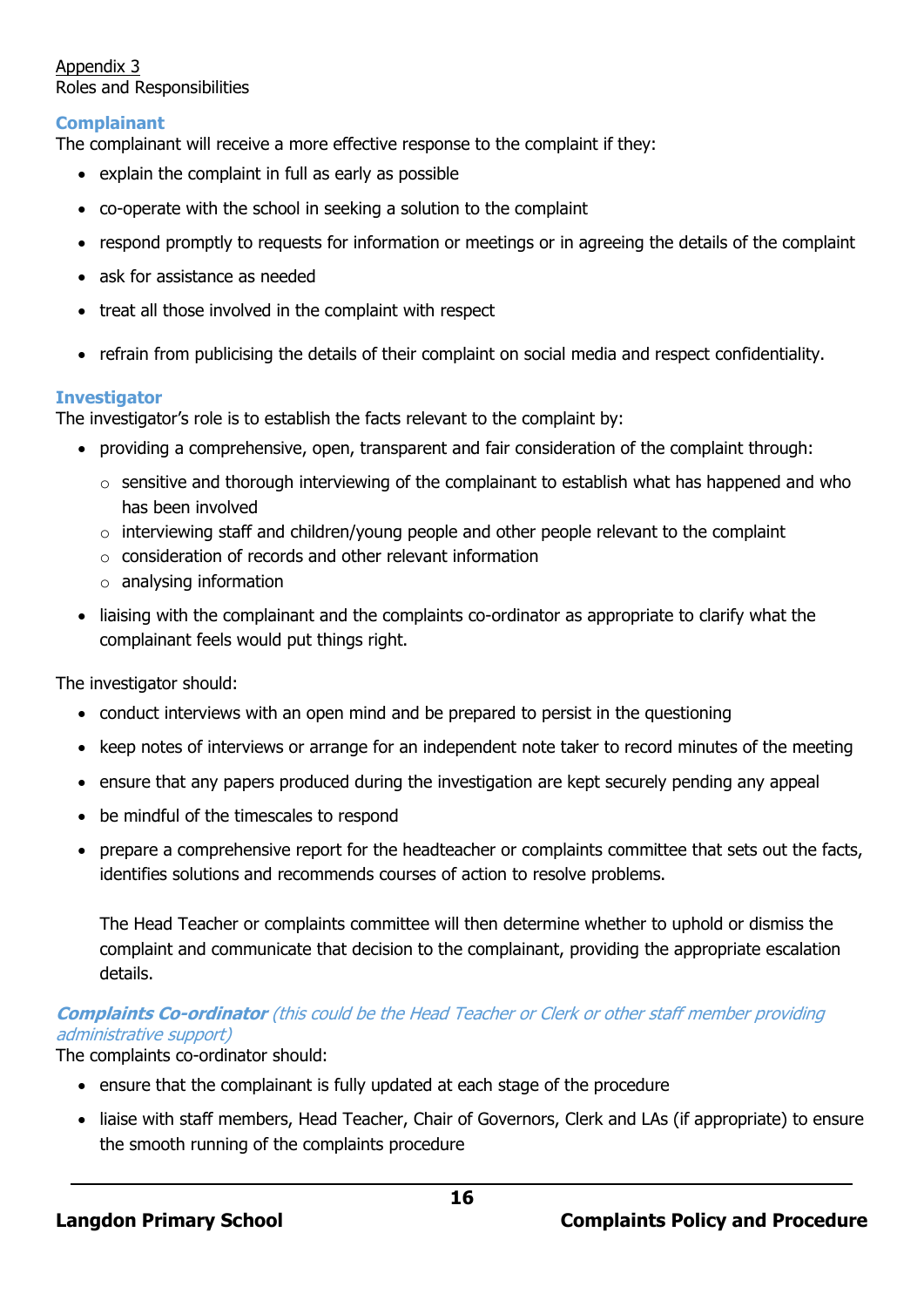- be aware of issues regarding:
	- $\circ$  sharing third party information
	- $\circ$  additional support. This may be needed by complainants when making a complaint including interpretation support or where the complainant is a child or young person
- keep records.

# **Clerk to the Governing Body**

The Clerk is the contact point for the complainant and the committee and should:

- ensure that all people involved in the complaint procedure are aware of their legal rights and duties, including any under legislation relating to school complaints, education law, the Equality Act 2010, the Freedom of Information Act 2000, the Data Protection Act (DPA) 2018 and the General Data Protection Regulations (GDPR)
- set the date, time and venue of the meeting, ensuring that the dates are convenient to all parties (if they are invited to attend) and that the venue and proceedings are accessible
- collate any written material relevant to the complaint (for example; stage 1 paperwork, school and complainant submissions) and send it to the parties in advance of the meeting within an agreed timescale
- record the proceedings
- circulate the minutes of the meeting
- notify all parties of the committee's decision.

#### **Committee Chair**

The committee's chair, who is nominated in advance of the complaint meeting, should ensure that:

- both parties are asked (via the Clerk) to provide any additional information relating to the complaint by a specified date in advance of the meeting
- the meeting is conducted in an informal manner, is not adversarial, and that, if all parties are invited to attend, everyone is treated with respect and courtesy
- complainants who may not be used to speaking at such a meeting are put at ease. This is particularly important if the complainant is a child/young person
- the remit of the committee is explained to the complainant
- written material is seen by everyone in attendance, provided it does not breach confidentiality or any individual's rights to privacy under the DPA 2018 or GDPR.

If a new issue arises it would be useful to give everyone the opportunity to consider and comment upon it; this may require a short adjournment of the meeting

- both the complainant and the school are given the opportunity to make their case and seek clarity, either through written submissions ahead of the meeting or verbally in the meeting itself
- the issues are addressed
- key findings of fact are made
- the committee is open-minded and acts independently